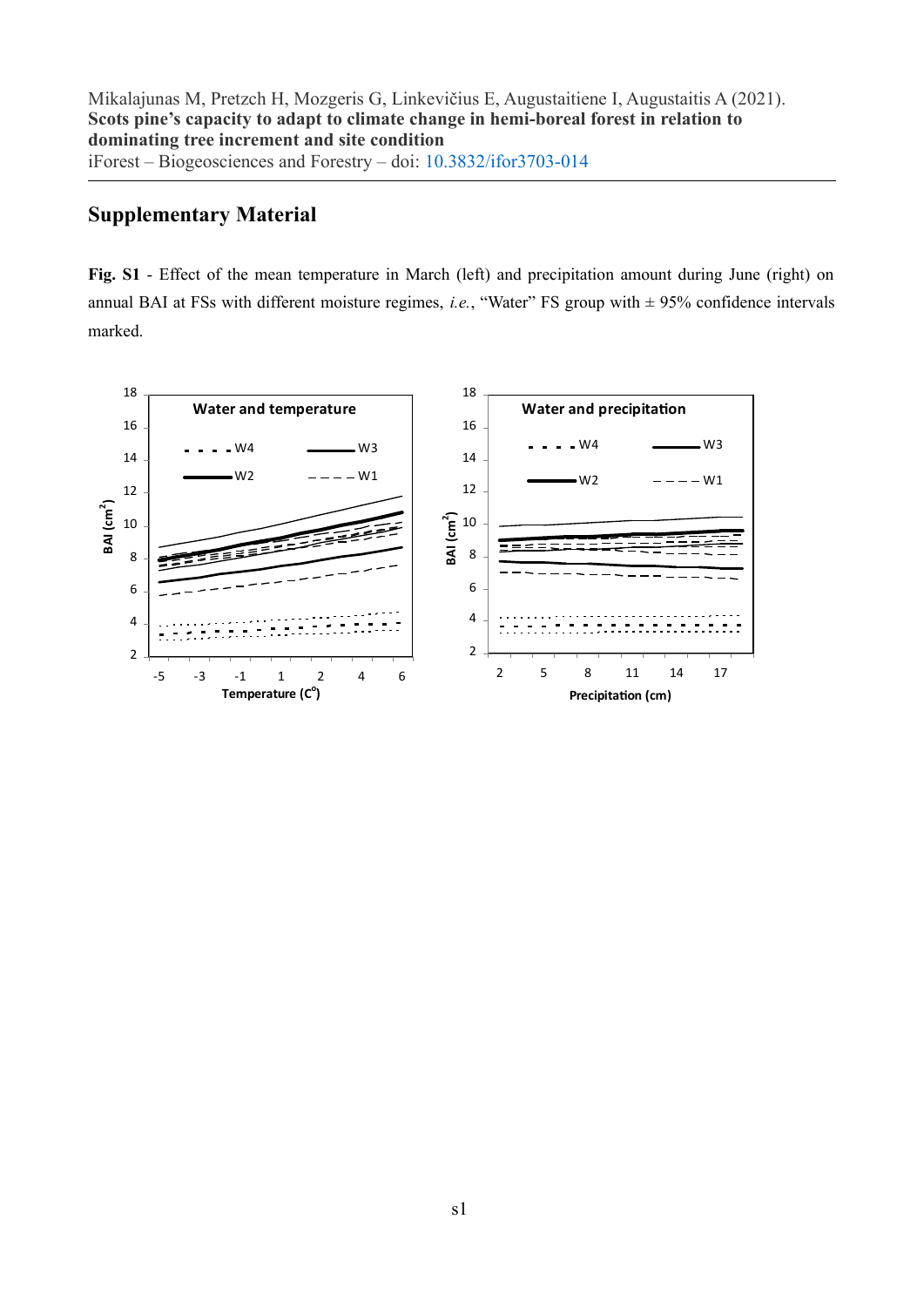Fig. S2 - Effect of mean temperature in March (left) and precipitation amount during June (right) on the annual BAI for the considered 20-year period at FSs with different nutrient levels, *i.e.*, "Nutrients" FS group with the  $\pm$  95% confidence intervals marked.

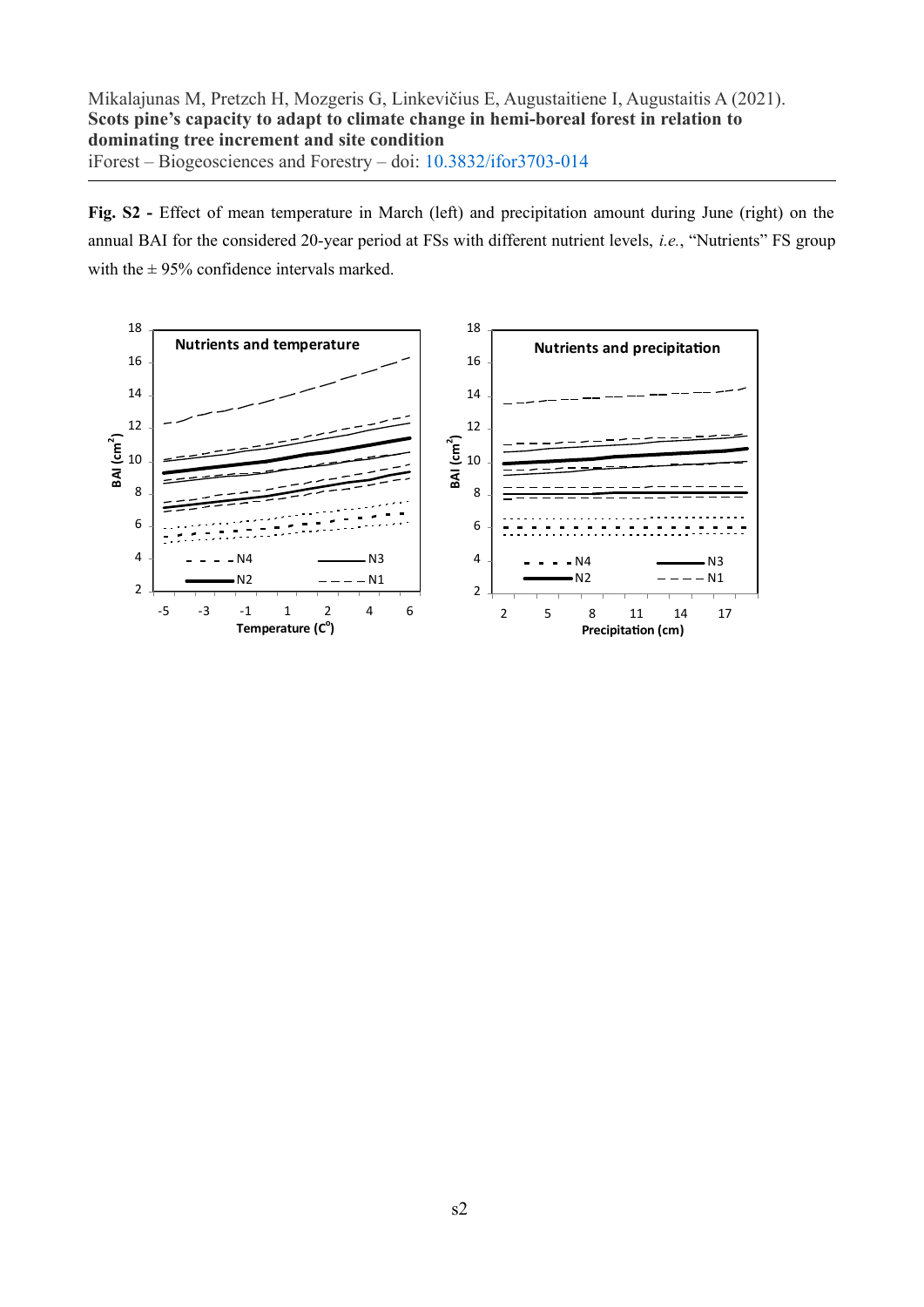**Fig. S3 -** Effect of temperature in March and precipitation during June on BAI formation of pine trees in different aged FS groups.